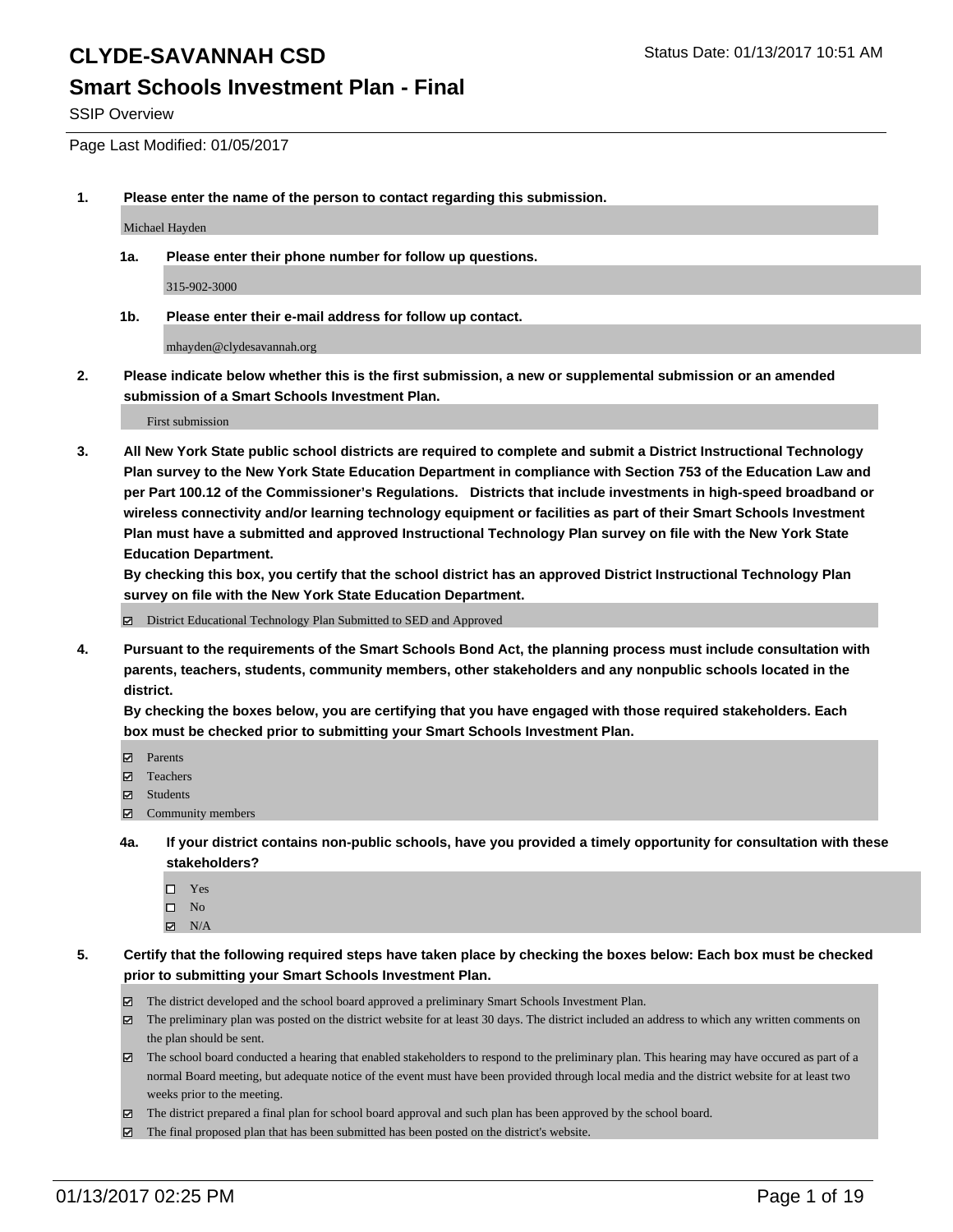### **Smart Schools Investment Plan - Final**

SSIP Overview

Page Last Modified: 01/05/2017

**5a. Please upload the proposed Smart Schools Investment Plan (SSIP) that was posted on the district's website, along with any supporting materials. Note that this should be different than your recently submitted Educational Technology Survey. The Final SSIP, as approved by the School Board, should also be posted on the website and remain there during the course of the projects contained therein.**

Clyde Savannah Draft SBIP Feb 2.pdf

**5b. Enter the webpage address where the final Smart Schools Investment Plan is posted. The Plan should remain posted for the life of the included projects.**

http://clydesavannah.org/cms/One.aspx?portalId=169681&pageId=3335710

**6. Please enter an estimate of the total number of students and staff that will benefit from this Smart Schools Investment Plan based on the cumulative projects submitted to date.**

912

- **7. An LEA/School District may partner with one or more other LEA/School Districts to form a consortium to pool Smart Schools Bond Act funds for a project that meets all other Smart School Bond Act requirements. Each school district participating in the consortium will need to file an approved Smart Schools Investment Plan for the project and submit a signed Memorandum of Understanding that sets forth the details of the consortium including the roles of each respective district.**
	- $\Box$  The district plans to participate in a consortium to partner with other school district(s) to implement a Smart Schools project.
- **8. Please enter the name and 6-digit SED Code for each LEA/School District participating in the Consortium.**

| <b>Partner LEA/District</b> | <b>ISED BEDS Code</b> |
|-----------------------------|-----------------------|
| (No Response)               | (No Response)         |

**9. Please upload a signed Memorandum of Understanding with all of the participating Consortium partners.**

(No Response)

**10. Your district's Smart Schools Bond Act Allocation is:**

\$1,181,056

**11. Enter the budget sub-allocations by category that you are submitting for approval at this time. If you are not budgeting SSBA funds for a category, please enter 0 (zero.) If the value entered is \$0, you will not be required to complete that survey question.**

|                                       | Sub-        |
|---------------------------------------|-------------|
|                                       | Allocations |
| School Connectivity                   | O           |
| Connectivity Projects for Communities | O           |
| <b>Classroom Technology</b>           |             |
| Pre-Kindergarten Classrooms           | 984,913     |
| Replace Transportable Classrooms      |             |
| High-Tech Security Features           | 196,143     |
| Totals:                               | 1,181,056   |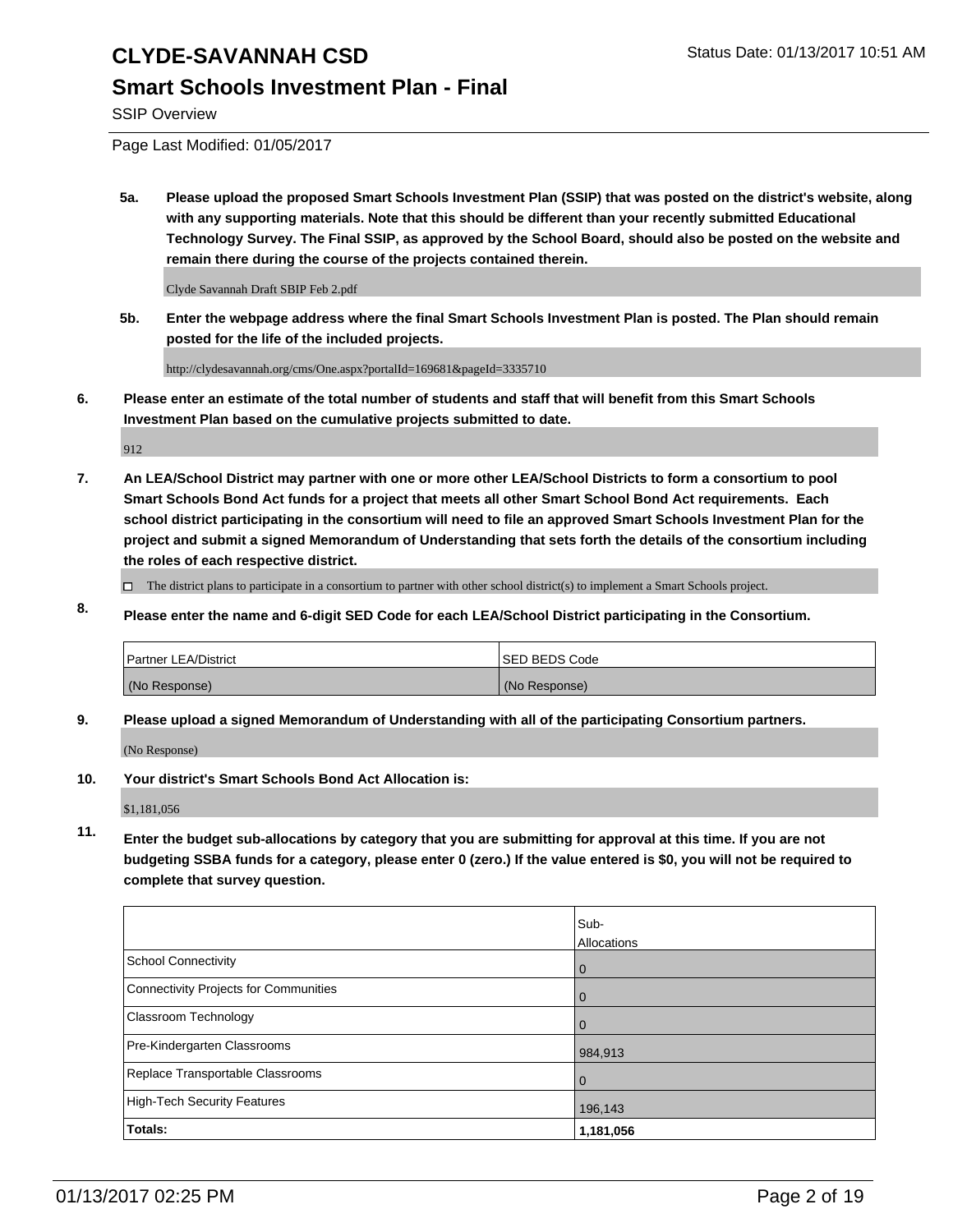#### **Smart Schools Investment Plan - Final**

School Connectivity

Page Last Modified: 03/27/2016

- **1. In order for students and faculty to receive the maximum benefit from the technology made available under the Smart Schools Bond Act, their school buildings must possess sufficient connectivity infrastructure to ensure that devices can be used during the school day. Smart Schools Investment Plans must demonstrate that:**
	- **sufficient infrastructure that meets the Federal Communications Commission's 100 Mbps per 1,000 students standard currently exists in the buildings where new devices will be deployed, or**
	- **is a planned use of a portion of Smart Schools Bond Act funds, or**
	- **is under development through another funding source.**

**Smart Schools Bond Act funds used for technology infrastructure or classroom technology investments must increase the number of school buildings that meet or exceed the minimum speed standard of 100 Mbps per 1,000 students and staff within 12 months. This standard may be met on either a contracted 24/7 firm service or a "burstable" capability. If the standard is met under the burstable criteria, it must be:**

**1. Specifically codified in a service contract with a provider, and**

**2. Guaranteed to be available to all students and devices as needed, particularly during periods of high demand, such as computer-based testing (CBT) periods.**

**Please describe how your district already meets or is planning to meet this standard within 12 months of plan submission.**

(No Response)

**1a. If a district believes that it will be impossible to meet this standard within 12 months, it may apply for a waiver of this requirement, as described on the Smart Schools website. The waiver must be filed and approved by SED prior to submitting this survey.**

 $\Box$ By checking this box, you are certifying that the school district has an approved waiver of this requirement on file with the New York State Education Department.

**2. Connectivity Speed Calculator (Required)**

|                         | Number of<br>Students | Multiply by<br>100 Kbps | Divide by 1000 Current Speed<br>to Convert to<br>Required<br>Sbeed in Mb | lin Mb           | Expected<br>Speed to be<br>Attained Within   Required<br>12 Months | Expected Date<br>l When<br>Speed Will be<br>l Met |
|-------------------------|-----------------------|-------------------------|--------------------------------------------------------------------------|------------------|--------------------------------------------------------------------|---------------------------------------------------|
| <b>Calculated Speed</b> | (No<br>Response)      | (No Response)           | (No<br>Response)                                                         | (No<br>Response) | (No<br>Response)                                                   | l (No<br>Response)                                |

**3. Describe how you intend to use Smart Schools Bond Act funds for high-speed broadband and/or wireless connectivity projects in school buildings.**

(No Response)

**4. Describe the linkage between the district's District Instructional Technology Plan and the proposed projects. (There should be a link between your response to this question and your response to Question 1 in Part E. Curriculum and Instruction "What are the district's plans to use digital connectivity and technology to improve teaching and learning?)**

(No Response)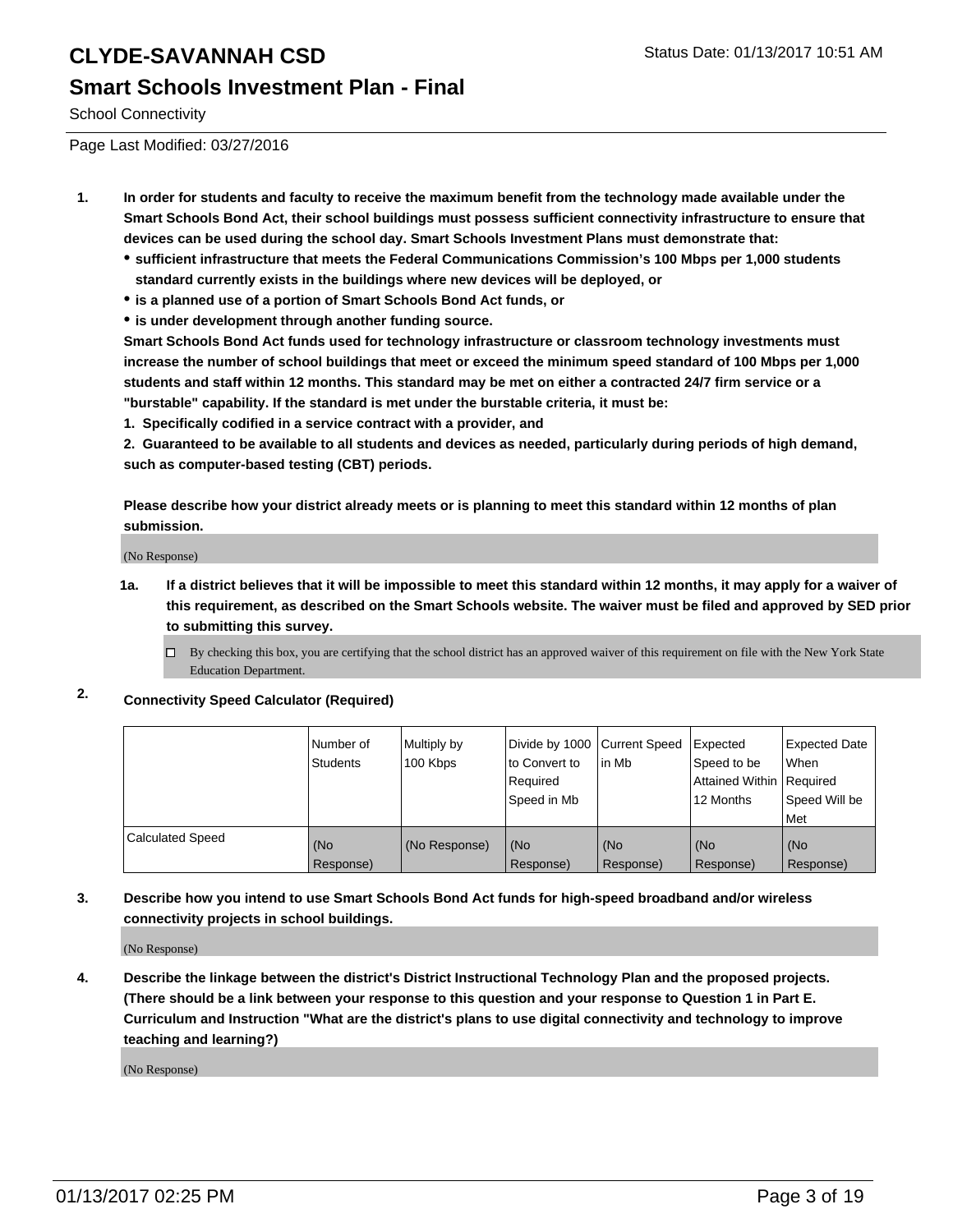### **Smart Schools Investment Plan - Final**

School Connectivity

Page Last Modified: 03/27/2016

**5. If the district wishes to have students and staff access the Internet from wireless devices within the school building, or in close proximity to it, it must first ensure that it has a robust Wi-Fi network in place that has sufficient bandwidth to meet user demand.**

**Please describe how you have quantified this demand and how you plan to meet this demand.**

(No Response)

**6. As indicated on Page 5 of the guidance, the Office of Facilities Planning will have to conduct a preliminary review of all capital projects, including connectivity projects.**

**Please indicate on a separate row each project number given to you by the Office of Facilities Planning.**

| Project Number |  |
|----------------|--|
|                |  |
| (No Response)  |  |

**7. Certain high-tech security and connectivity infrastructure projects may be eligible for an expedited review process as determined by the Office of Facilities Planning.**

**Was your project deemed eligible for streamlined review?**

(No Response)

**8. Include the name and license number of the architect or engineer of record.**

| <b>Name</b>   | License Number |
|---------------|----------------|
| (No Response) | (No Response)  |

**9. If you are submitting an allocation for School Connectivity complete this table.**

**Note that the calculated Total at the bottom of the table must equal the Total allocation for this category that you entered in the SSIP Overview overall budget.** 

|                                            | Sub-          |
|--------------------------------------------|---------------|
|                                            | Allocation    |
| Network/Access Costs                       | (No Response) |
| <b>Outside Plant Costs</b>                 | (No Response) |
| School Internal Connections and Components | (No Response) |
| <b>Professional Services</b>               | (No Response) |
| Testing                                    | (No Response) |
| <b>Other Upfront Costs</b>                 | (No Response) |
| <b>Other Costs</b>                         | (No Response) |
| Totals:                                    | 0             |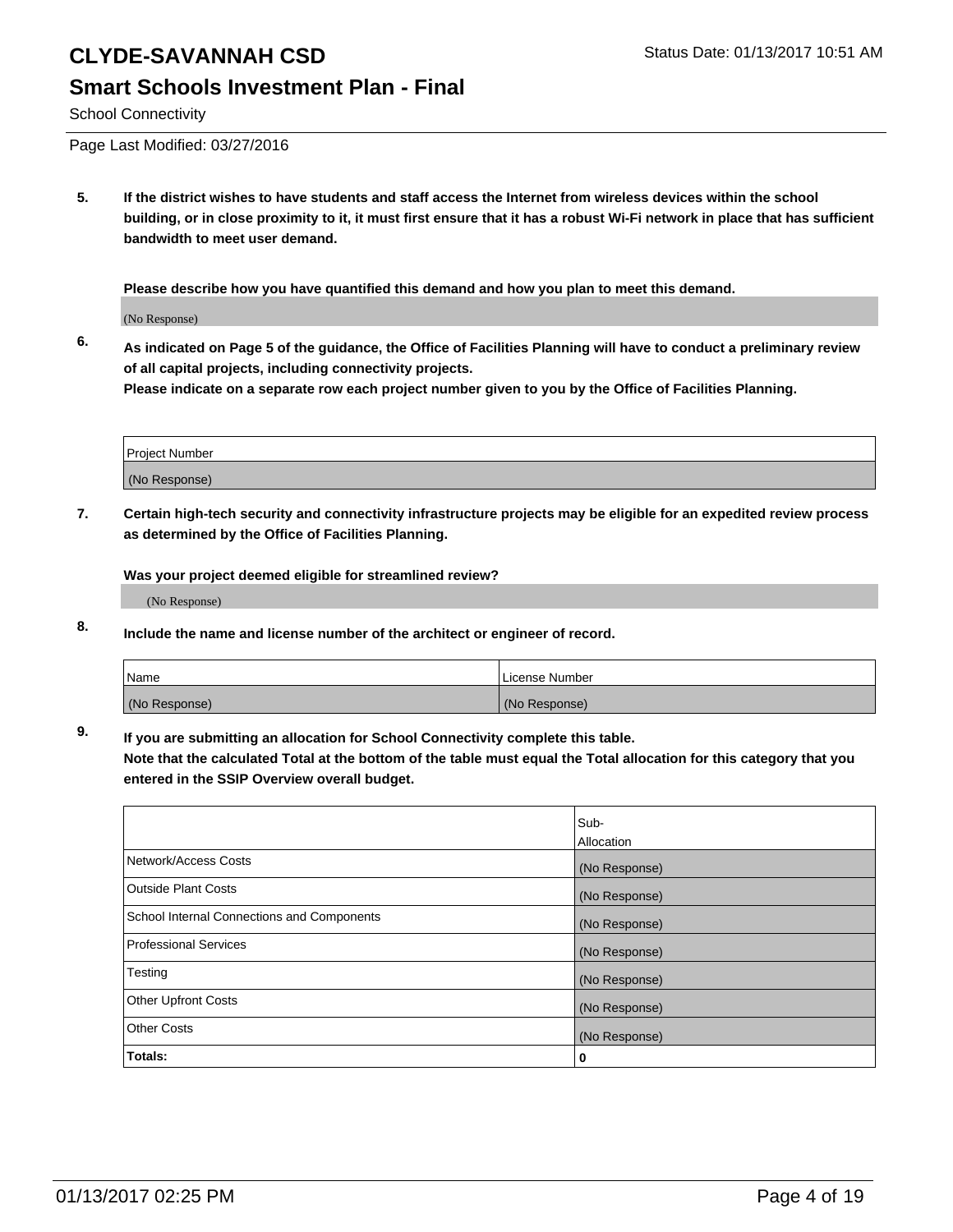### **Smart Schools Investment Plan - Final**

School Connectivity

Page Last Modified: 03/27/2016

**10. Please detail the type, quantity, per unit cost and total cost of the eligible items under each sub-category. This is especially important for any expenditures listed under the "Other" category. All expenditures must be eligible for tax-exempt financing to be reimbursed through the SSBA. Sufficient detail must be provided so that we can verify this is the case. If you have any questions, please contact us directly through smartschools@nysed.gov. NOTE: Wireless Access Points should be included in this category, not under Classroom Educational Technology, except those that will be loaned/purchased for nonpublic schools. Add rows under each sub-category for additional items, as needed.**

| Select the allowable expenditure | Item to be purchased | Quantity      | Cost per Item | <b>Total Cost</b> |
|----------------------------------|----------------------|---------------|---------------|-------------------|
| type.                            |                      |               |               |                   |
| Repeat to add another item under |                      |               |               |                   |
| each type.                       |                      |               |               |                   |
| (No Response)                    | (No Response)        | (No Response) | (No Response) | (No Response)     |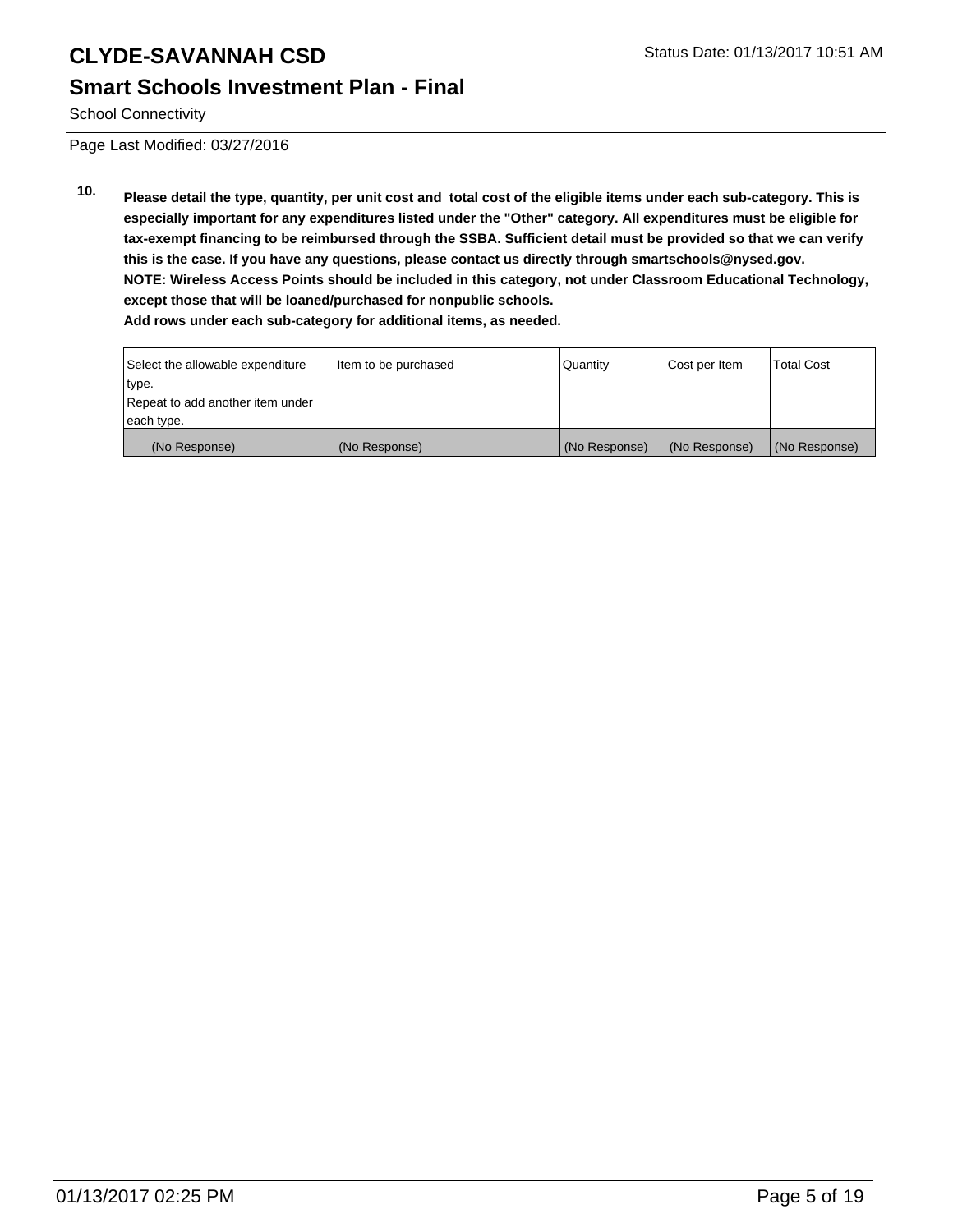Community Connectivity (Broadband and Wireless)

**1. Describe how you intend to use Smart Schools Bond Act funds for high-speed broadband and/or wireless connectivity projects in the community.**

(No Response)

**2. Please describe how the proposed project(s) will promote student achievement and increase student and/or staff access to the Internet in a manner that enhances student learning and/or instruction outside of the school day and/or school building.**

(No Response)

**3. Community connectivity projects must comply with all the necessary local building codes and regulations (building and related permits are not required prior to plan submission).**

 $\Box$  I certify that we will comply with all the necessary local building codes and regulations.

**4. Please describe the physical location of the proposed investment.**

(No Response)

**5. Please provide the initial list of partners participating in the Community Connectivity Broadband Project, along with their Federal Tax Identification (Employer Identification) number.**

| <b>Project Partners</b> | Federal ID#   |
|-------------------------|---------------|
| (No Response)           | (No Response) |

**6. If you are submitting an allocation for Community Connectivity, complete this table.**

**Note that the calculated Total at the bottom of the table must equal the Total allocation for this category that you entered in the SSIP Overview overall budget.**

|                                    | Sub-Allocation |
|------------------------------------|----------------|
| Network/Access Costs               | (No Response)  |
| Outside Plant Costs                | (No Response)  |
| <b>Tower Costs</b>                 | (No Response)  |
| <b>Customer Premises Equipment</b> | (No Response)  |
| Professional Services              | (No Response)  |
| Testing                            | (No Response)  |
| <b>Other Upfront Costs</b>         | (No Response)  |
| <b>Other Costs</b>                 | (No Response)  |
| <b>Totals:</b>                     | 0              |

**7. Please detail the type, quantity, per unit cost and total cost of the eligible items under each sub-category. This is especially important for any expenditures listed under the "Other" category. All expenditures must be capital-bond eligible to be reimbursed through the SSBA. If you have any questions, please contact us directly through smartschools@nysed.gov.**

**Add rows under each sub-category for additional items, as needed.**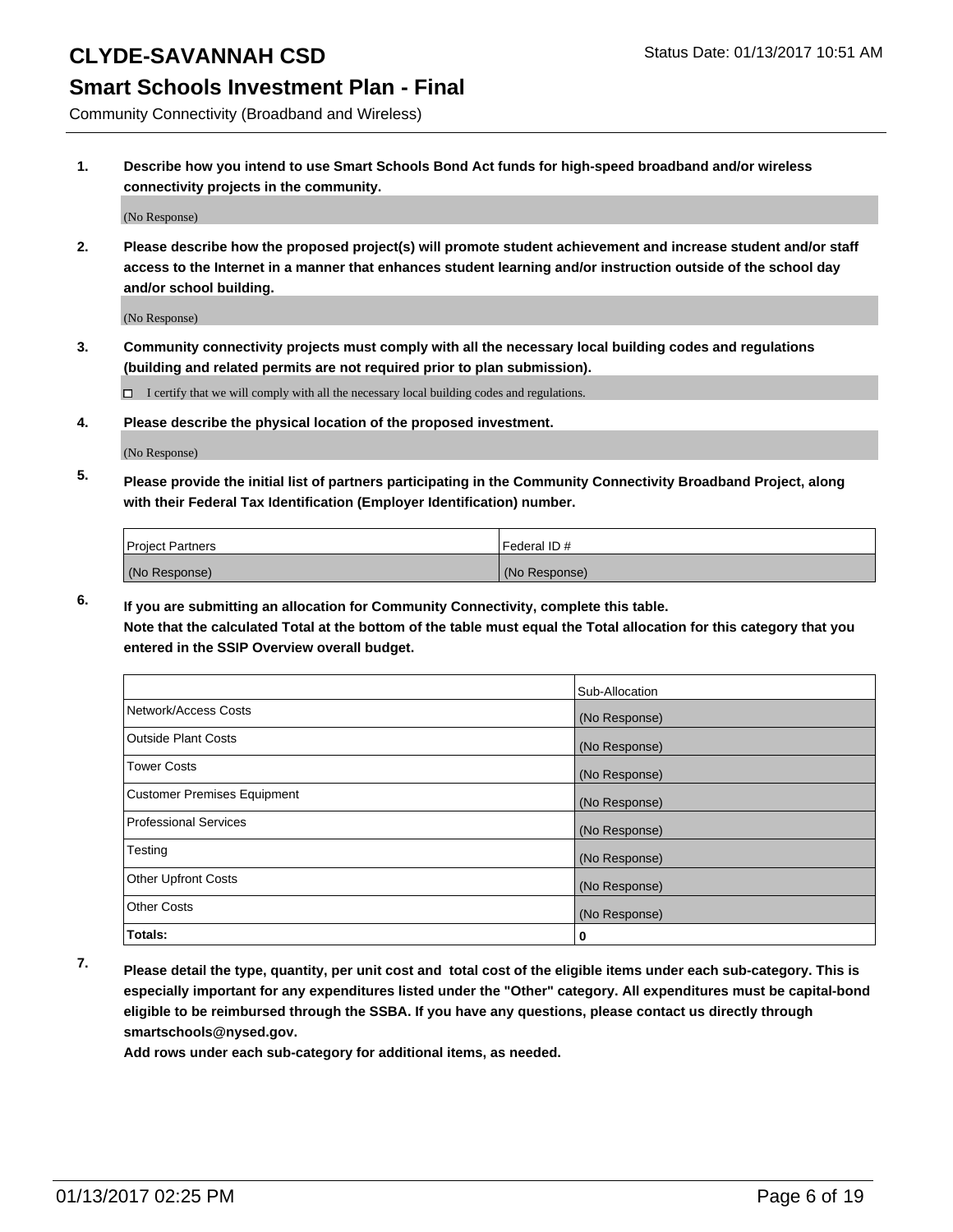## **Smart Schools Investment Plan - Final**

Community Connectivity (Broadband and Wireless)

| Select the allowable expenditure | I Item to be purchased | Quantity      | Cost per Item | <b>Total Cost</b> |
|----------------------------------|------------------------|---------------|---------------|-------------------|
| type.                            |                        |               |               |                   |
| Repeat to add another item under |                        |               |               |                   |
| each type.                       |                        |               |               |                   |
| (No Response)                    | (No Response)          | (No Response) | (No Response) | (No Response)     |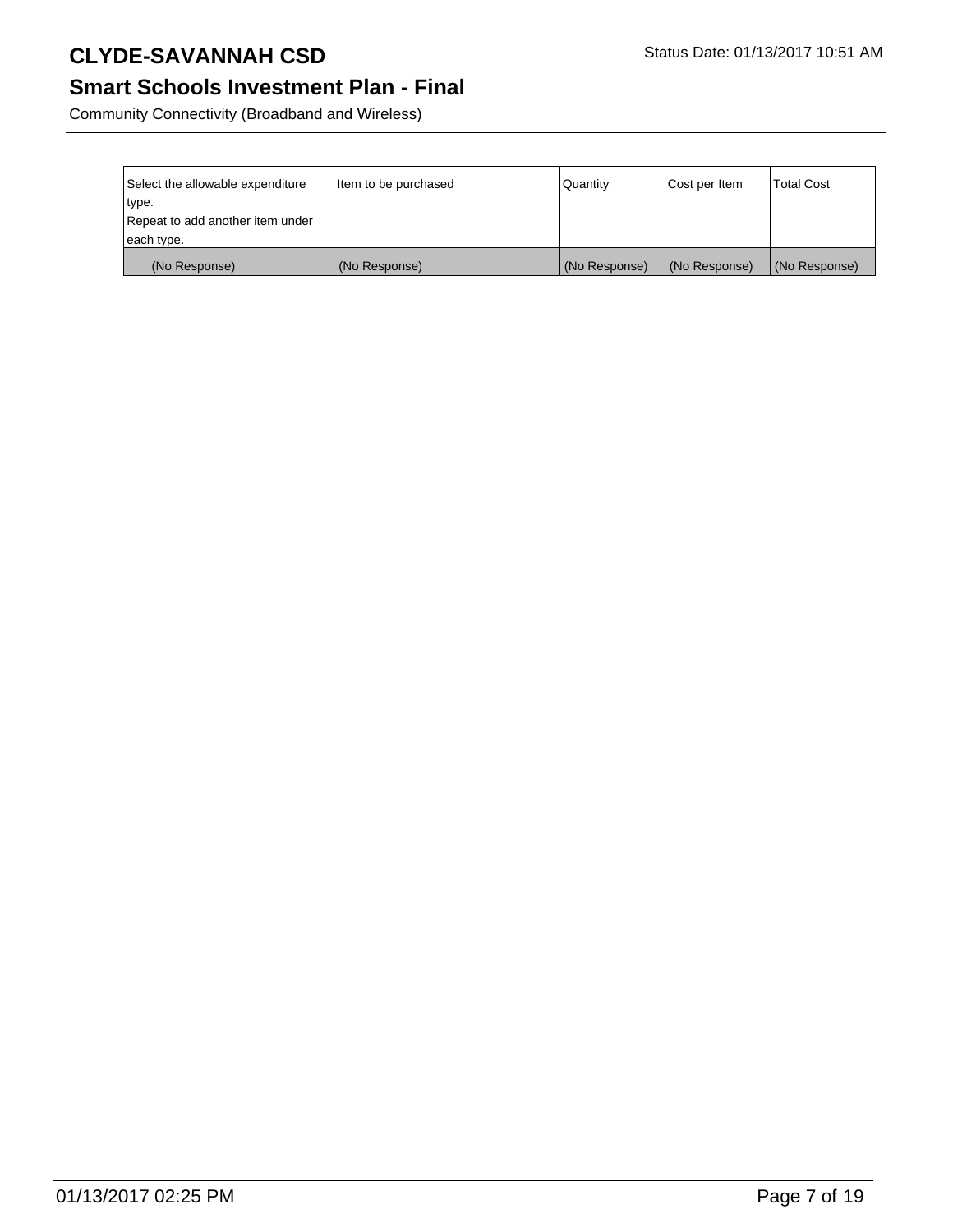### **Smart Schools Investment Plan - Final**

Classroom Learning Technology

**1. In order for students and faculty to receive the maximum benefit from the technology made available under the Smart Schools Bond Act, their school buildings must possess sufficient connectivity infrastructure to ensure that devices can be used during the school day. Smart Schools Investment Plans must demonstrate that sufficient infrastructure that meets the Federal Communications Commission's 100 Mbps per 1,000 students standard currently exists in the buildings where new devices will be deployed, or is a planned use of a portion of Smart Schools Bond Act funds, or is under development through another funding source.**

**Smart Schools Bond Act funds used for technology infrastructure or classroom technology investments must increase the number of school buildings that meet or exceed the minimum speed standard of 100 Mbps per 1,000 students and staff within 12 months. This standard may be met on either a contracted 24/7 firm service or a "burstable" capability. If the standard is met under the burstable criteria, it must be:**

**1. Specifically codified in a service contract with a provider, and**

**2. Guaranteed to be available to all students and devices as needed, particularly during periods of high demand, such as computer-based testing (CBT) periods.**

**Please describe how your district already meets or is planning to meet this standard within 12 months of plan submission.**

(No Response)

**1a. If a district believes that it will be impossible to meet this standard within 12 months, it may apply for a waiver of this requirement, as described on the Smart Schools website. The waiver must be filed and approved by SED prior to submitting this survey.**

 $\Box$  By checking this box, you are certifying that the school district has an approved waiver of this requirement on file with the New York State Education Department.

#### **2. Connectivity Speed Calculator (Required)**

|                         | INumber of<br>Students | Multiply by<br>100 Kbps | Divide by 1000 Current Speed<br>Ito Convert to<br>Required<br>Speed in Mb | lin Mb             | Expected<br>Speed to be<br>Attained Within Required<br>12 Months | Expected Date<br><b>When</b><br>Speed Will be<br>l Met |
|-------------------------|------------------------|-------------------------|---------------------------------------------------------------------------|--------------------|------------------------------------------------------------------|--------------------------------------------------------|
| <b>Calculated Speed</b> | (No<br>Response)       | (No Response)           | (No<br>Response)                                                          | l (No<br>Response) | (No<br>Response)                                                 | l (No<br>Response)                                     |

**3. If the district wishes to have students and staff access the Internet from wireless devices within the school building, or in close proximity to it, it must first ensure that it has a robust Wi-Fi network in place that has sufficient bandwidth to meet user demand.**

**Please describe how you have quantified this demand and how you plan to meet this demand.**

(No Response)

**4. All New York State public school districts are required to complete and submit an Instructional Technology Plan survey to the New York State Education Department in compliance with Section 753 of the Education Law and per Part 100.12 of the Commissioner's Regulations.**

**Districts that include educational technology purchases as part of their Smart Schools Investment Plan must have a submitted and approved Instructional Technology Plan survey on file with the New York State Education Department.**

By checking this box, you are certifying that the school district has an approved Instructional Technology Plan survey on file with the New York State Education Department.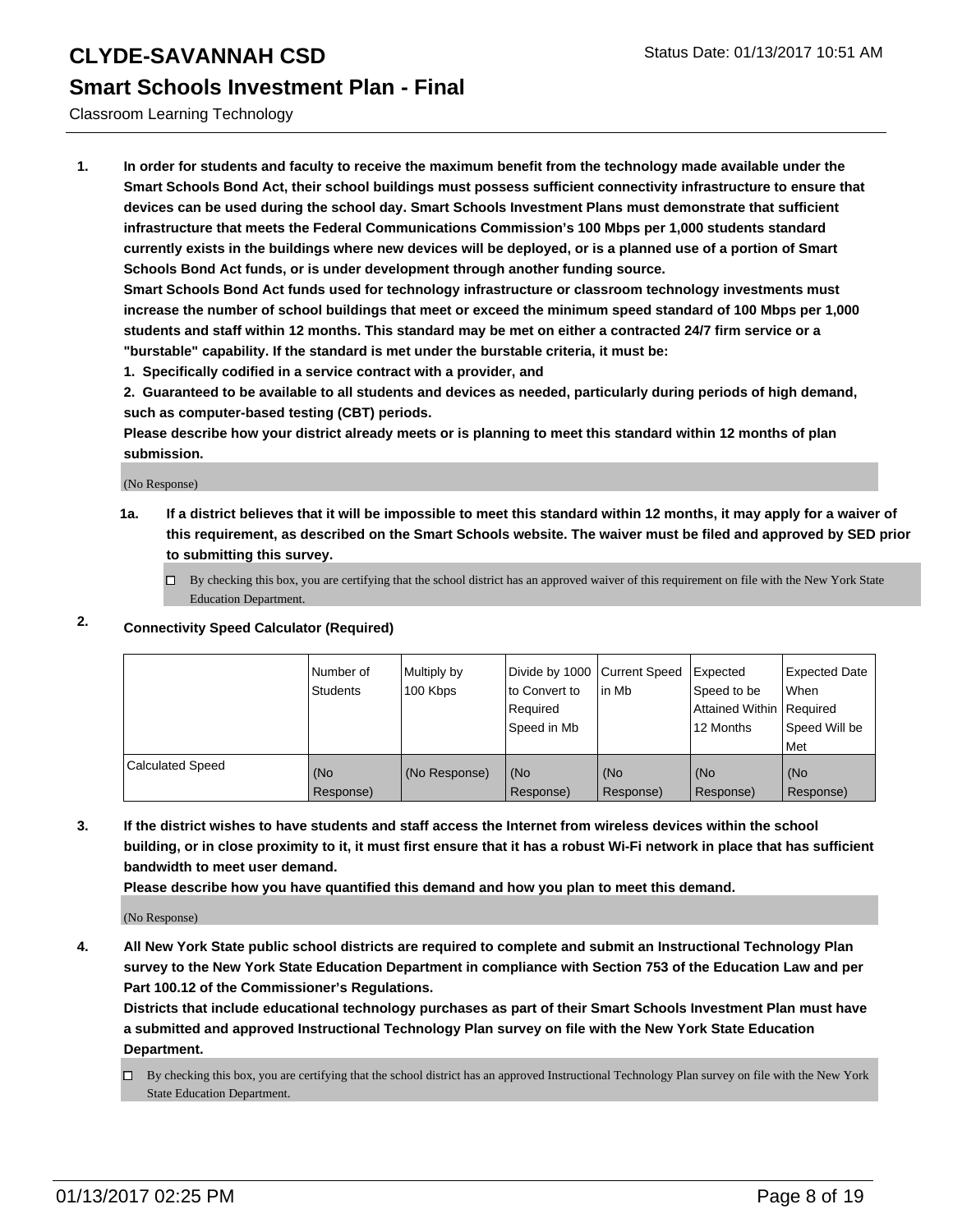### **Smart Schools Investment Plan - Final**

#### Classroom Learning Technology

**5. Describe the devices you intend to purchase and their compatibility with existing or planned platforms or systems. Specifically address the adequacy of each facility's electrical, HVAC and other infrastructure necessary to install and support the operation of the planned technology.**

(No Response)

- **6. Describe how the proposed technology purchases will:**
	- **> enhance differentiated instruction;**
	- **> expand student learning inside and outside the classroom;**
	- **> benefit students with disabilities and English language learners; and**
	- **> contribute to the reduction of other learning gaps that have been identified within the district.**

**The expectation is that districts will place a priority on addressing the needs of students who struggle to succeed in a rigorous curriculum. Responses in this section should specifically address this concern and align with the district's Instructional Technology Plan (in particular Question 2 of E. Curriculum and Instruction: "Does the district's instructional technology plan address the needs of students with disabilities to ensure equitable access to instruction, materials and assessments?" and Question 3 of the same section: "Does the district's instructional technology plan address the provision of assistive technology specifically for students with disabilities to ensure access to and participation in the general curriculum?"**

(No Response)

**7. Where appropriate, describe how the proposed technology purchases will enhance ongoing communication with parents and other stakeholders and help the district facilitate technology-based regional partnerships, including distance learning and other efforts.**

(No Response)

**8. Describe the district's plan to provide professional development to ensure that administrators, teachers and staff can employ the technology purchased to enhance instruction successfully.**

**Note: This response should be aligned and expanded upon in accordance with your district's response to Question 1 of F. Professional Development of your Instructional Technology Plan: "Please provide a summary of professional development offered to teachers and staff, for the time period covered by this plan, to support technology to enhance teaching and learning. Please include topics, audience and method of delivery within your summary."**

(No Response)

- **9. Districts must contact the SUNY/CUNY teacher preparation program that supplies the largest number of the district's new teachers to request advice on innovative uses and best practices at the intersection of pedagogy and educational technology.**
	- $\Box$  By checking this box, you certify that you have contacted the SUNY/CUNY teacher preparation program that supplies the largest number of your new teachers to request advice on these issues.
	- **9a. Please enter the name of the SUNY or CUNY Institution that you contacted.**

(No Response)

**9b. Enter the primary Institution phone number.**

(No Response)

**9c. Enter the name of the contact person with whom you consulted and/or will be collaborating with on innovative uses of technology and best practices.**

(No Response)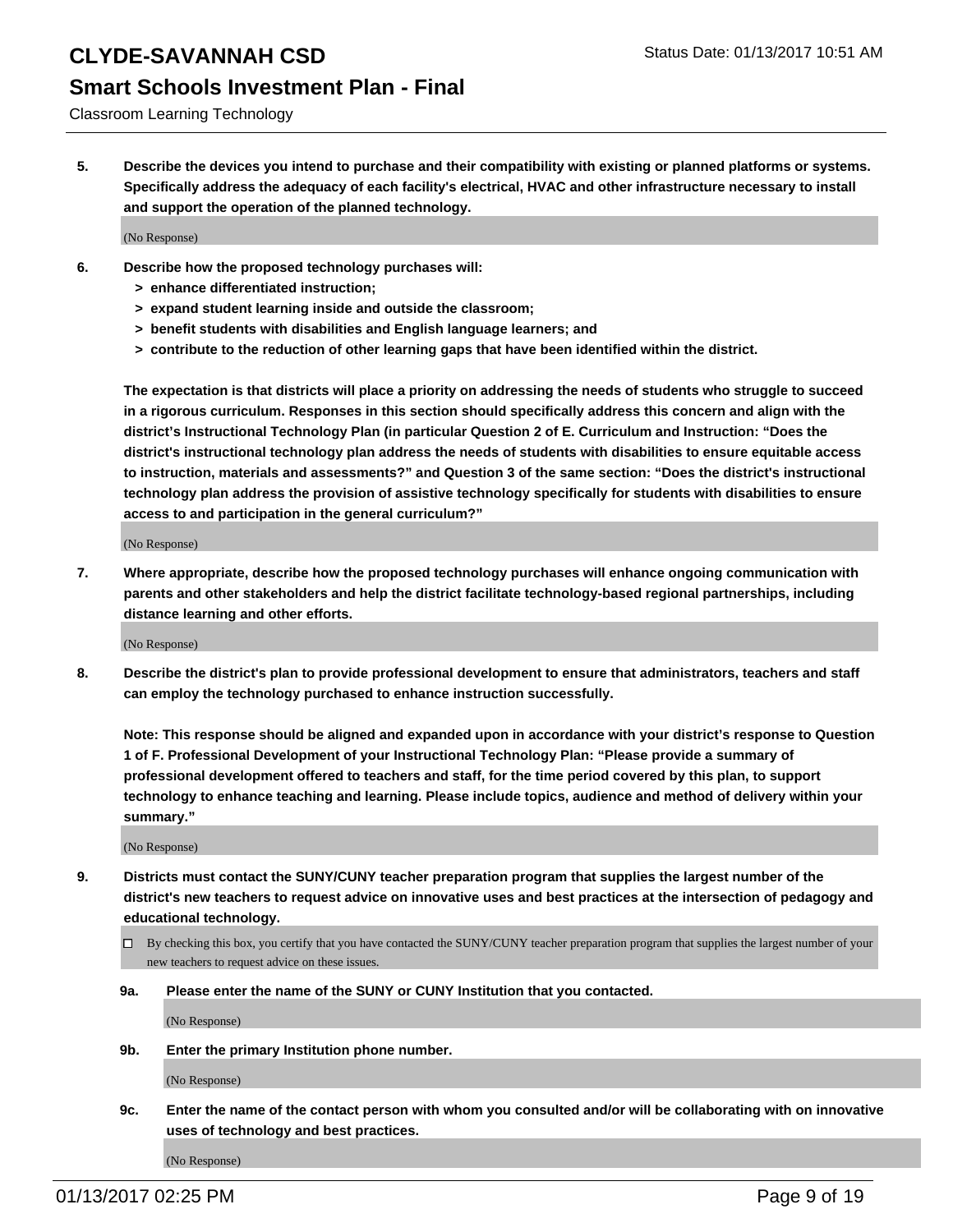### **Smart Schools Investment Plan - Final**

Classroom Learning Technology

**10. A district whose Smart Schools Investment Plan proposes the purchase of technology devices and other hardware must account for nonpublic schools in the district.**

**Are there nonpublic schools within your school district?**

- □ Yes
- $\square$  No
- **11. Nonpublic Classroom Technology Loan Calculator**

**The Smart Schools Bond Act provides that any Classroom Learning Technology purchases made using Smart Schools funds shall be lent, upon request, to nonpublic schools in the district. However, no school district shall be required to loan technology in amounts greater than the total obtained and spent on technology pursuant to the Smart Schools Bond Act and the value of such loan may not exceed the total of \$250 multiplied by the nonpublic school enrollment in the base year at the time of enactment.**

#### **See:**

**http://www.p12.nysed.gov/mgtserv/smart\_schools/docs/Smart\_Schools\_Bond\_Act\_Guidance\_04.27.15\_Final.pdf.**

|                                         | 1. Classroom<br>Technology<br>Sub-allocation | 2. Public<br>Enrollment<br>$(2014 - 15)$ | 3. Nonpublic<br>Enrollment<br>(2014-15) | l 4. Sum of<br>l Public and<br>l Nonpublic<br>Enrollment                                      | 15. Total Per<br>Pupil Sub-<br>Iallocation | 6. Total<br>Nonpublic Loan  <br>Amount |
|-----------------------------------------|----------------------------------------------|------------------------------------------|-----------------------------------------|-----------------------------------------------------------------------------------------------|--------------------------------------------|----------------------------------------|
| Calculated Nonpublic Loan<br>l Amount i |                                              |                                          |                                         | (No Response)   (No Response)   (No Response)   (No Response)   (No Response)   (No Response) |                                            |                                        |

- **12. To ensure the sustainability of technology purchases made with Smart Schools funds, districts must demonstrate a long-term plan to maintain and replace technology purchases supported by Smart Schools Bond Act funds. This sustainability plan shall demonstrate a district's capacity to support recurring costs of use that are ineligible for Smart Schools Bond Act funding such as device maintenance, technical support, Internet and wireless fees, maintenance of hotspots, staff professional development, building maintenance and the replacement of incidental items. Further, such a sustainability plan shall include a long-term plan for the replacement of purchased devices and equipment at the end of their useful life with other funding sources.**
	- $\Box$  By checking this box, you certify that the district has a sustainability plan as described above.
- **13. Districts must ensure that devices purchased with Smart Schools Bond funds will be distributed, prepared for use, maintained and supported appropriately. Districts must maintain detailed device inventories in accordance with generally accepted accounting principles.**

By checking this box, you certify that the district has a distribution and inventory management plan and system in place.

**14. If you are submitting an allocation for Classroom Learning Technology complete this table. Note that the calculated Total at the bottom of the table must equal the Total allocation for this category that you entered in the SSIP Overview overall budget.**

|                          | Sub-Allocation |
|--------------------------|----------------|
| Interactive Whiteboards  | (No Response)  |
| Computer Servers         | (No Response)  |
| <b>Desktop Computers</b> | (No Response)  |
| Laptop Computers         | (No Response)  |
| <b>Tablet Computers</b>  | (No Response)  |
| Other Costs              | (No Response)  |
| Totals:                  | 0              |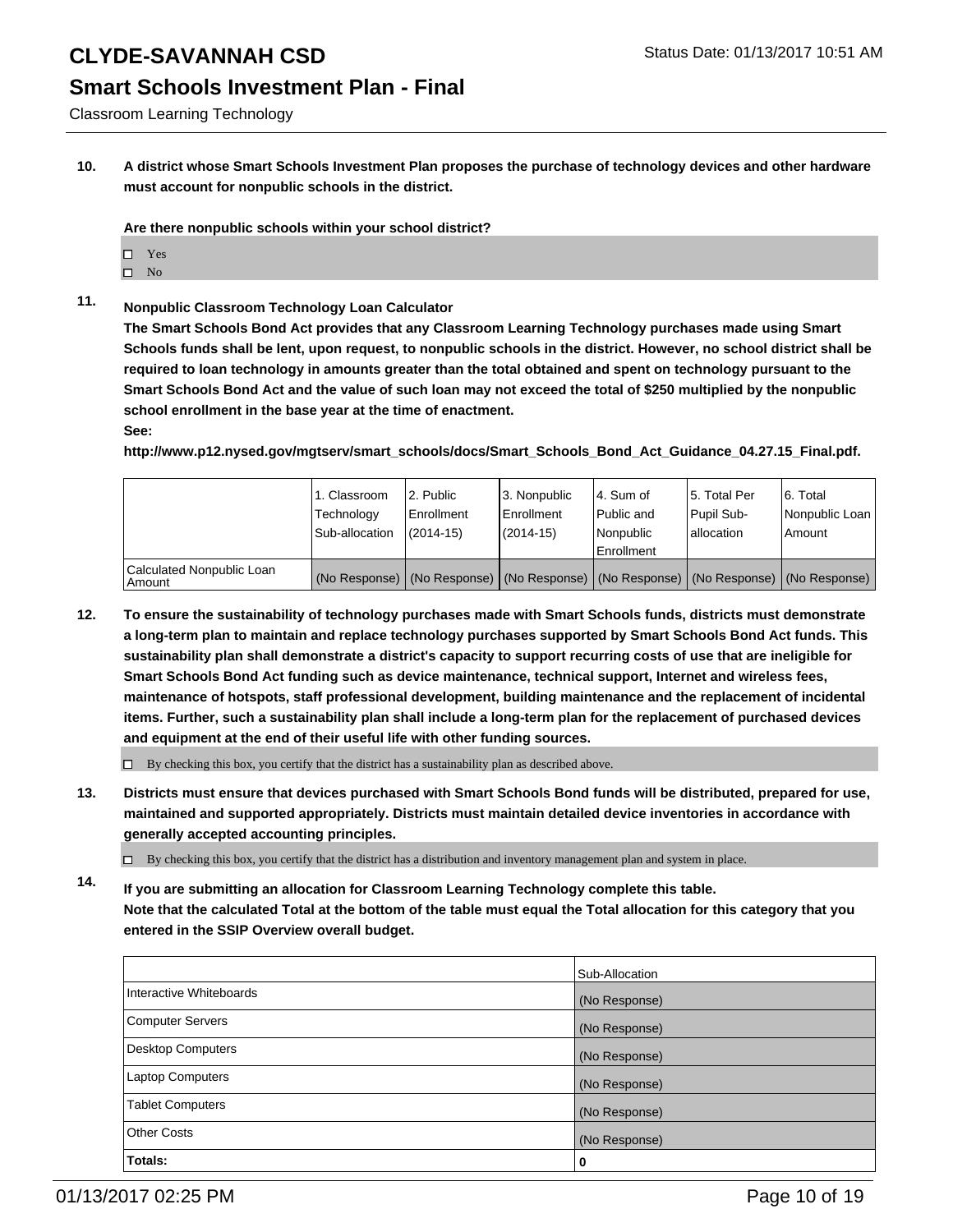### **Smart Schools Investment Plan - Final**

Classroom Learning Technology

**15. Please detail the type, quantity, per unit cost and total cost of the eligible items under each sub-category. This is especially important for any expenditures listed under the "Other" category. All expenditures must be capital-bond eligible to be reimbursed through the SSBA. If you have any questions, please contact us directly through smartschools@nysed.gov.**

**Please specify in the "Item to be Purchased" field which specific expenditures and items are planned to meet the district's nonpublic loan requirement, if applicable.**

**NOTE: Wireless Access Points that will be loaned/purchased for nonpublic schools should ONLY be included in this category, not under School Connectivity, where public school districts would list them.**

**Add rows under each sub-category for additional items, as needed.**

| Select the allowable expenditure | I Item to be Purchased | Quantity      | Cost per Item | <b>Total Cost</b> |
|----------------------------------|------------------------|---------------|---------------|-------------------|
| type.                            |                        |               |               |                   |
| Repeat to add another item under |                        |               |               |                   |
| each type.                       |                        |               |               |                   |
| (No Response)                    | (No Response)          | (No Response) | (No Response) | (No Response)     |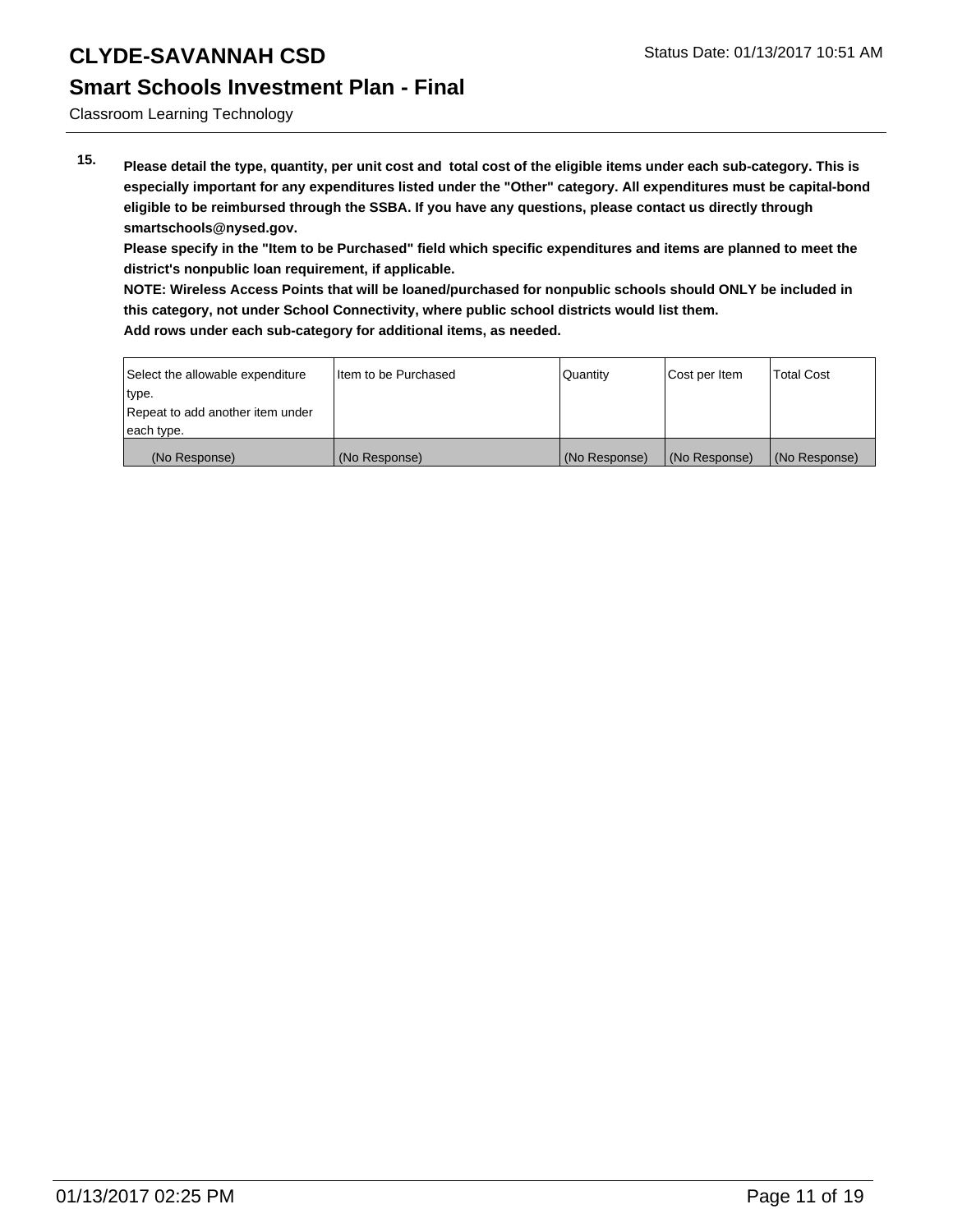### **Smart Schools Investment Plan - Final**

Pre-Kindergarten Classrooms

Page Last Modified: 12/08/2016

**1. Provide information regarding how and where the district is currently serving pre-kindergarten students and justify the need for additional space with enrollment projections over 3 years.**

The Clyde-Savannah Central School District currently provides two full day Pre-K classes for 32 students located in the Elementary School. The existing classrooms do not meet the minimum size standards set by SED for a Pre-K program. The district does not anticipate any significant changes in enrollment over the next three years.

- **2. Describe the district's plan to construct, enhance or modernize education facilities to accommodate prekindergarten programs. Such plans must include:**
	- **Specific descriptions of what the district intends to do to each space;**
	- **An affirmation that pre-kindergarten classrooms will contain a minimum of 900 square feet per classroom;**
	- **The number of classrooms involved;**
	- **The approximate construction costs per classroom; and**
	- **Confirmation that the space is district-owned or has a long-term lease that exceeds the probable useful life of the improvements.**

The Clyde-Savannah CSD Plan is to construct 2 new Pre-K Classrooms as an addition to the district owned Clyde Elementary School. These classrooms will meet the minimum SED Class size requirement of 900 square feet. This move would greatly improve the educational environment for the Pre-K student, age appropriate toilet rooms and adequate storage space for student clothing without impacting the instructional space. In addition, this classroom will allow multiple learning stations to operate simultaneously keeping all student actively involved in the learning process. The estimated cost for construction of these classrooms is \$984,913.

**3. Smart Schools Bond Act funds may only be used for capital construction costs. Describe the type and amount of additional funds that will be required to support ineligible ongoing costs (e.g. instruction, supplies) associated with any additional pre-kindergarten classrooms that the district plans to add.**

Clyde Savannah Central Schools currently operates two Pre-K classes. The construction of this space will allow the transfer of one program to this appropriate space. The District plans to use the current instructional materials, supplies and furnishings to equip this new classroom. Additional funds are not anticipated for this relocation.

**4. All plans and specifications for the erection, repair, enlargement or remodeling of school buildings in any public school district in the State must be reviewed and approved by the Commissioner. Districts that plan capital projects using their Smart Schools Bond Act funds will undergo a Preliminary Review Process by the Office of Facilities Planning.**

**Please indicate on a separate row each project number given to you by the Office of Facilities Planning.**

| <b>Project Number</b> |  |
|-----------------------|--|
| 650301040015008       |  |
|                       |  |

**5. If you have made an allocation for Pre-Kindergarten Classrooms, complete this table. Note that the calculated Total at the bottom of the table must equal the Total allocation for this category that you entered in the SSIP Overview overall budget.**

|                                          | Sub-Allocation |
|------------------------------------------|----------------|
| Construct Pre-K Classrooms               | 810,000        |
| Enhance/Modernize Educational Facilities | (No Response)  |
| Other Costs                              | 174,913        |
| Totals:                                  | 984,913        |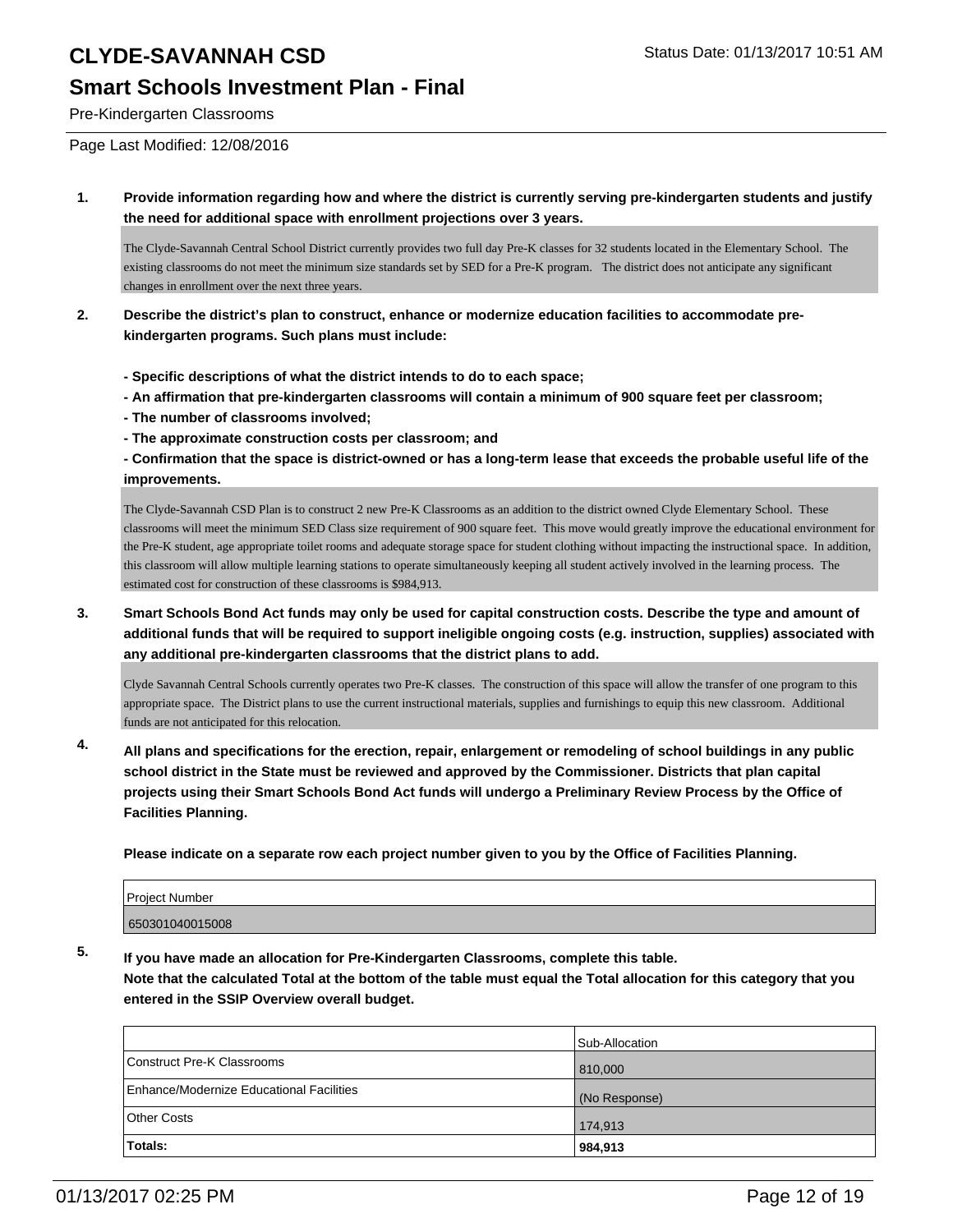Pre-Kindergarten Classrooms

Page Last Modified: 12/08/2016

**6. Please detail the type, quantity, per unit cost and total cost of the eligible items under each sub-category. This is especially important for any expenditures listed under the "Other" category. All expenditures must be capital-bond eligible to be reimbursed through the SSBA. If you have any questions, please contact us directly through smartschools@nysed.gov.**

| Add rows under each sub-category for additional items, as needed. |  |  |  |  |  |  |  |  |  |  |  |
|-------------------------------------------------------------------|--|--|--|--|--|--|--|--|--|--|--|
|-------------------------------------------------------------------|--|--|--|--|--|--|--|--|--|--|--|

| Select the allowable expenditure<br>type.<br>Repeat to add another item under<br>each type. | Item to be purchased                                | Quantity        | Cost per Item  | Total Cost |
|---------------------------------------------------------------------------------------------|-----------------------------------------------------|-----------------|----------------|------------|
| <b>Construct Pre-K Classrooms</b>                                                           | Site Grading and Prep                               | 8000 sf         | 8              | 64,000     |
| <b>Construct Pre-K Classrooms</b>                                                           | Concrete sidewalk                                   | $150$ sf        | 8              | 1,200      |
| <b>Construct Pre-K Classrooms</b>                                                           | Fire Access Lane (20' wide code<br>required)        | 11200 sf        | 9              | 100,800    |
| <b>Construct Pre-K Classrooms</b>                                                           | <b>Concrete Foundations</b>                         | 3000 sf         | 15             | 45,000     |
| <b>Construct Pre-K Classrooms</b>                                                           | Concrete SOG Floor Syste                            | 3000 sf         | 8              | 24,000     |
| <b>Construct Pre-K Classrooms</b>                                                           | Fire Wall between addition and<br>existing building | 74 If           | 200            | 14,800     |
| <b>Construct Pre-K Classrooms</b>                                                           | <b>Exterior Wall system</b>                         | 180 lf          | 150            | 27,000     |
| <b>Construct Pre-K Classrooms</b>                                                           | <b>Interior Walls</b>                               | 160 lf          | 90             | 14,400     |
| <b>Construct Pre-K Classrooms</b>                                                           | Roof system                                         | 3000 sf         | 32             | 96,000     |
| <b>Construct Pre-K Classrooms</b>                                                           | Ceiling system                                      | 3000 sf         | $\overline{7}$ | 21,000     |
| <b>Construct Pre-K Classrooms</b>                                                           | Casework                                            | 150 lf          | 300            | 45,000     |
| <b>Construct Pre-K Classrooms</b>                                                           | Teaching Boards                                     | 8 ea            | 350            | 2,800      |
| <b>Construct Pre-K Classrooms</b>                                                           | <b>Floor Finishes</b>                               | 3000 sf         | 9              | 27,000     |
| <b>Construct Pre-K Classrooms</b>                                                           | Windows                                             | 500 sf          | 68             | 34,000     |
| <b>Construct Pre-K Classrooms</b>                                                           | <b>Interior Doors</b>                               | 6 ea            | 4,500          | 27,000     |
| <b>Construct Pre-K Classrooms</b>                                                           | <b>Exterior Doors</b>                               | 4 ea            | 6,500          | 26,000     |
| <b>Construct Pre-K Classrooms</b>                                                           | Lighting system                                     | 3000 sf         | 12             | 36,000     |
| <b>Construct Pre-K Classrooms</b>                                                           | <b>Electrical System</b>                            | 3000 sf         | 6              | 18,000     |
| <b>Construct Pre-K Classrooms</b>                                                           | Fire Alarm and Detection system                     | 3000 sf         | 4              | 12,000     |
| <b>Construct Pre-K Classrooms</b>                                                           | Plumbinh Fixtures and Piping                        | 6 ea            | 8,000          | 48,000     |
| <b>Construct Pre-K Classrooms</b>                                                           | Mechanical system                                   | 3000 sf         | 36             | 108,000    |
| <b>Construct Pre-K Classrooms</b>                                                           | Technology Infastructure                            | 3000 sf         | 6              | 18,000     |
| <b>Other Costs</b>                                                                          | <b>Project Incidental Budget</b>                    | 1 <sub>ls</sub> | 174,913        | 174,913    |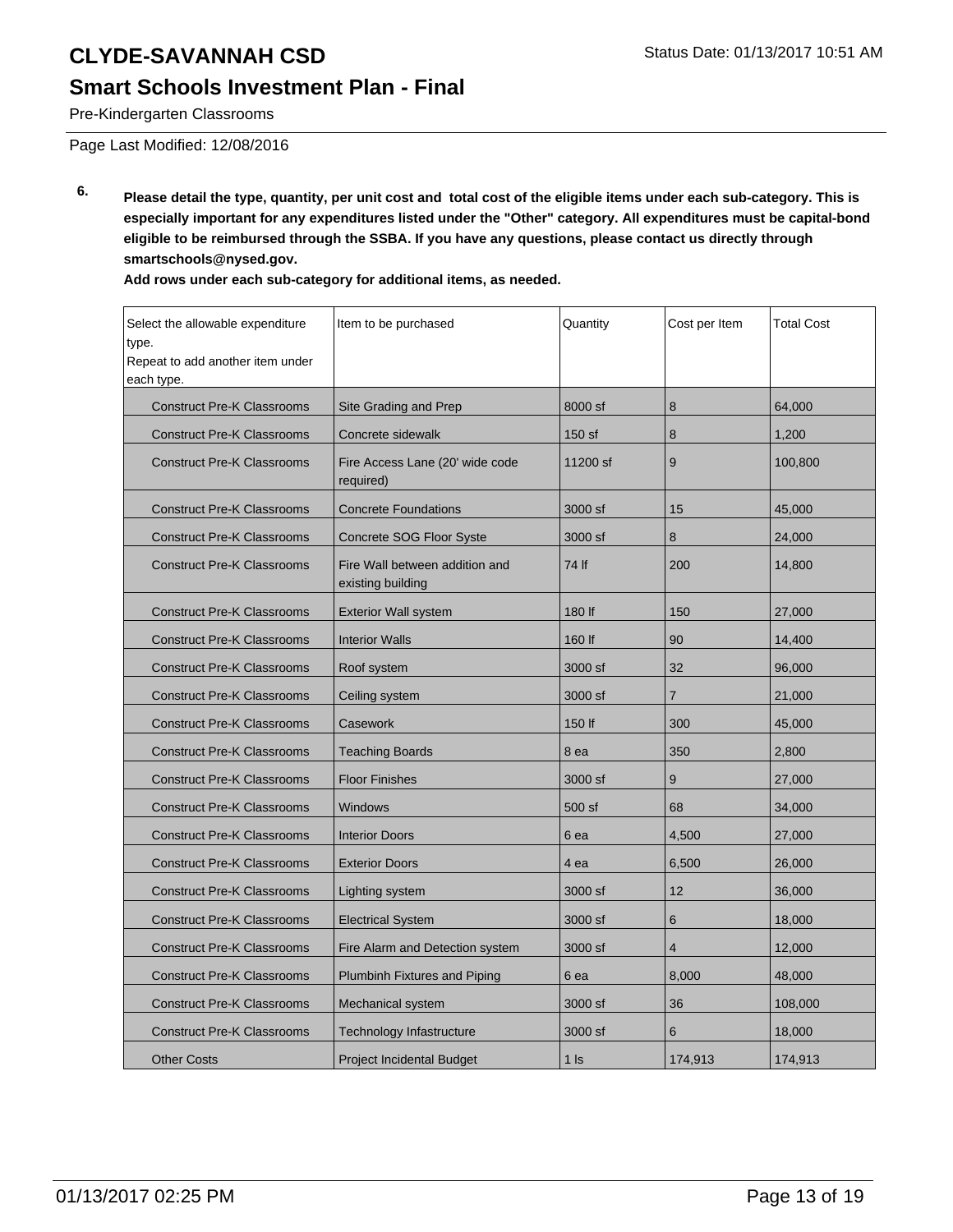### **Smart Schools Investment Plan - Final**

Replace Transportable Classrooms

Page Last Modified: 03/27/2016

**1. Describe the district's plan to construct, enhance or modernize education facilities to provide high-quality instructional space by replacing transportable classrooms.**

(No Response)

**2. All plans and specifications for the erection, repair, enlargement or remodeling of school buildings in any public school district in the State must be reviewed and approved by the Commissioner. Districts that plan capital projects using their Smart Schools Bond Act funds will undergo a Preliminary Review Process by the Office of Facilities Planning.**

**Please indicate on a separate row each project number given to you by the Office of Facilities Planning.**

| <b>Project Number</b> |  |
|-----------------------|--|
| (No Response)         |  |

**3. For large projects that seek to blend Smart Schools Bond Act dollars with other funds, please note that Smart Schools Bond Act funds can be allocated on a pro rata basis depending on the number of new classrooms built that directly replace transportable classroom units.**

**If a district seeks to blend Smart Schools Bond Act dollars with other funds describe below what other funds are being used and what portion of the money will be Smart Schools Bond Act funds.**

(No Response)

**4. If you have made an allocation for Replace Transportable Classrooms, complete this table. Note that the calculated Total at the bottom of the table must equal the Total allocation for this category that you entered in the SSIP Overview overall budget.**

|                                                | Sub-Allocation |
|------------------------------------------------|----------------|
| Construct New Instructional Space              | (No Response)  |
| Enhance/Modernize Existing Instructional Space | (No Response)  |
| <b>Other Costs</b>                             | (No Response)  |
| Totals:                                        |                |

**5. Please detail the type, quantity, per unit cost and total cost of the eligible items under each sub-category. This is especially important for any expenditures listed under the "Other" category. All expenditures must be capital-bond eligible to be reimbursed through the SSBA. If you have any questions, please contact us directly through smartschools@nysed.gov.**

**Add rows under each sub-category for additional items, as needed.**

| Select the allowable expenditure | Item to be purchased | Quantity      | Cost per Item | <b>Total Cost</b> |
|----------------------------------|----------------------|---------------|---------------|-------------------|
| type.                            |                      |               |               |                   |
| Repeat to add another item under |                      |               |               |                   |
| each type.                       |                      |               |               |                   |
| (No Response)                    | (No Response)        | (No Response) | (No Response) | (No Response)     |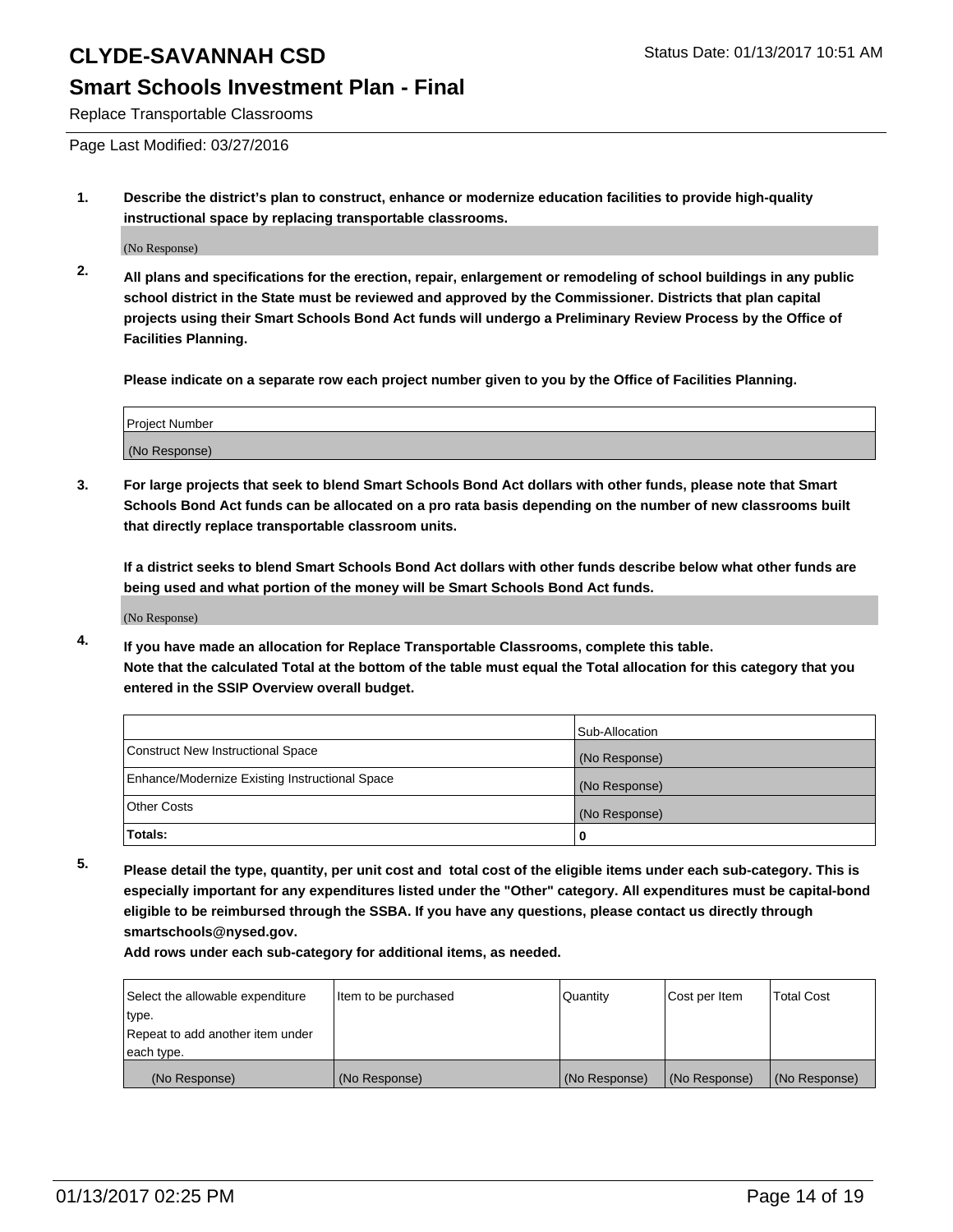### **Smart Schools Investment Plan - Final**

High-Tech Security Features

Page Last Modified: 01/05/2017

#### **1. Describe how you intend to use Smart Schools Bond Act funds to install high-tech security features in school buildings and on school campuses.**

The Clyde Savannah Central School District plans to install access control devices on the exterior doors of the Elementary school building and the exterior doors of Junior/Senior High school building. This will improve building security by restricting unauthorized access and managing those people who are actually admitted to the building to their destination.

The District plans to install additional and upgrade existing video security cameras to observe and record unauthorized behavior both during and after regular school hours.

Finally, the District proposes improving the security of the Main entrances at both buildings and individual class rooms by applying Window Safety Film to those doors.

**2. All plans and specifications for the erection, repair, enlargement or remodeling of school buildings in any public school district in the State must be reviewed and approved by the Commissioner. Districts that plan capital projects using their Smart Schools Bond Act funds will undergo a Preliminary Review Process by the Office of Facilities Planning.** 

**Please indicate on a separate row each project number given to you by the Office of Facilities Planning.**

| <b>Project Number</b> |  |
|-----------------------|--|
| 650301047999BA1       |  |

#### **3. Was your project deemed eligible for streamlined Review?**

- Yes
- $\square$  No
- **3a. Districts with streamlined projects must certify that they have reviewed all installations with their licensed architect or engineer of record, and provide that person's name and license number. The licensed professional must review the products and proposed method of installation prior to implementation and review the work during and after completion in order to affirm that the work was code-compliant, if requested.**

By checking this box, you certify that the district has reviewed all installations with a licensed architect or engineer of record.

**4. Include the name and license number of the architect or engineer of record.**

| Name       | License Number |
|------------|----------------|
| Gary Henry | 283811         |

**5. If you have made an allocation for High-Tech Security Features, complete this table. Note that the calculated Total at the bottom of the table must equal the Total allocation for this category that you entered in the SSIP Overview overall budget.**

|                                                      | Sub-Allocation |
|------------------------------------------------------|----------------|
| Capital-Intensive Security Project (Standard Review) | (No Response)  |
| Electronic Security System                           | 93,800         |
| Entry Control System                                 | 40,000         |
| Approved Door Hardening Project                      | 30,000         |
| Other Costs                                          | 32,343         |
| Totals:                                              | 196,143        |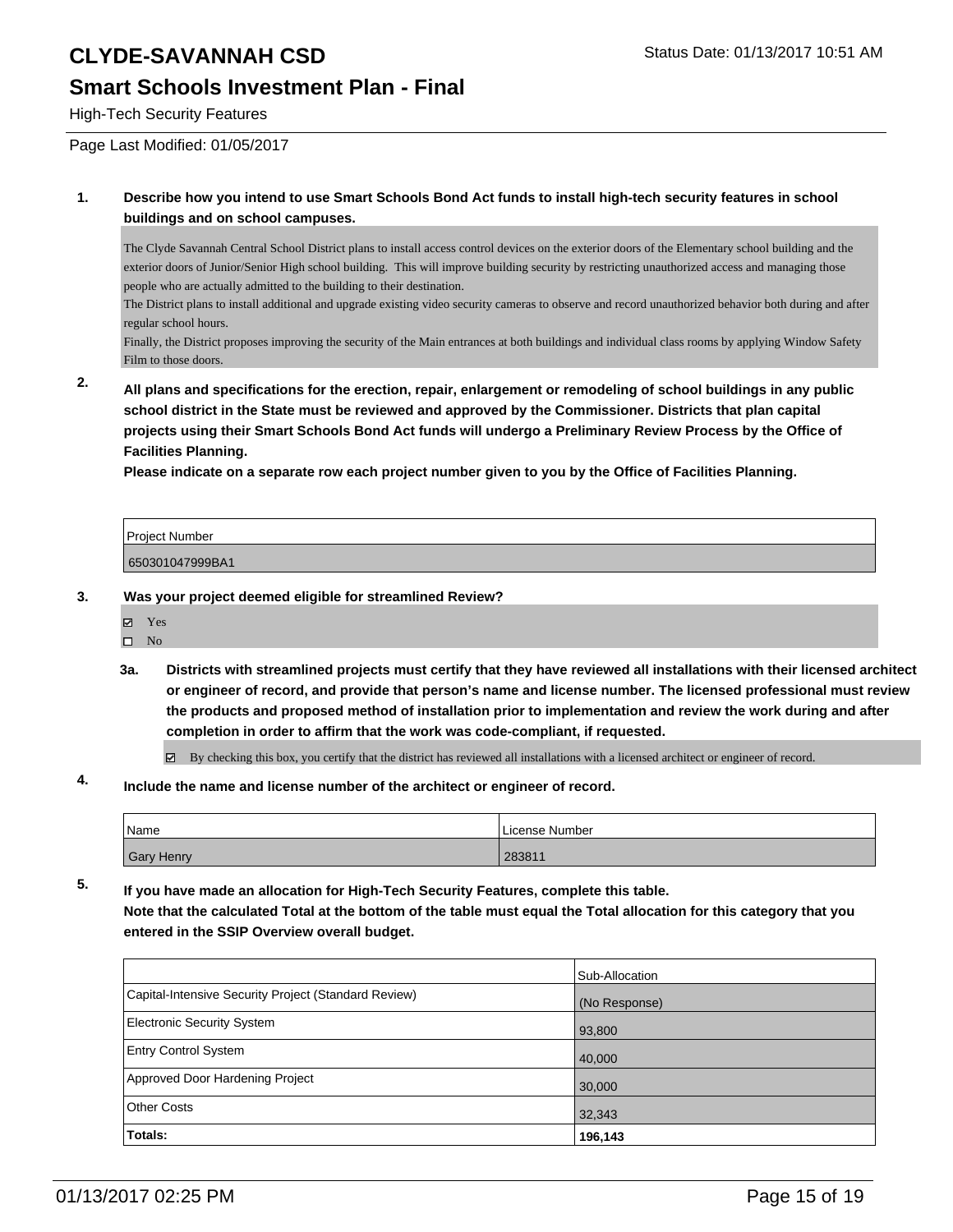High-Tech Security Features

Page Last Modified: 01/05/2017

**6. Please detail the type, quantity, per unit cost and total cost of the eligible items under each sub-category. This is especially important for any expenditures listed under the "Other" category. All expenditures must be capital-bond eligible to be reimbursed through the SSBA. If you have any questions, please contact us directly through smartschools@nysed.gov.**

| Select the allowable expenditure<br>type.<br>Repeat to add another item under<br>each type. | Item to be purchased                                                                              | Quantity     | Cost per Item | Total Cost |
|---------------------------------------------------------------------------------------------|---------------------------------------------------------------------------------------------------|--------------|---------------|------------|
| <b>Entry Control System</b>                                                                 | ES, Install additional door contacts to<br>improve intrusion detection system<br>(Material)       | 25           | 450           | 11,250     |
| <b>Entry Control System</b>                                                                 | ES, Install additional door contacts to<br>improve intrusion detection system<br>(Labor)          | 25           | 350           | 8,750      |
| <b>Electronic Security System</b>                                                           | ES, Install additional video surveillance<br>cameras (Material)                                   | 10           | 2,600         | 26,000     |
| <b>Electronic Security System</b>                                                           | ES, Install additional video surveillance<br>cameras (Labor)                                      | 10           | 750           | 7,500      |
| Approved Door Hardening<br>Project                                                          | ES, Install security film at all classroom<br>windows (Material) cost per sf                      | 2000         | 6             | 12,000     |
| Approved Door Hardening<br>Project                                                          | ES, Install security film at all classroom<br>windows (Labor) cost per sf                         | 2000         | 4             | 8,000      |
| Approved Door Hardening<br>Project                                                          | ES, Install security film on glass at all<br>entrance doors (Material)                            | 400          | 6             | 2,400      |
| Approved Door Hardening<br>Project                                                          | ES, Install security film on glass at all<br>entrance doors (Labor)                               | 400          | 4             | 1,600      |
| <b>Entry Control System</b>                                                                 | Jr/Sr HS, Install additional door<br>contacts to improve intrusion detection<br>system (Material) | 25           | 450           | 11,250     |
| <b>Entry Control System</b>                                                                 | Jr/Sr HS, Install additional door<br>contacts to improve intrusion detection<br>system (Labor)    | 25           | 350           | 8,750      |
| <b>Electronic Security System</b>                                                           | Jr/Sr HS, Install additional video<br>surveillance cameras (Material)                             | 18           | 2,600         | 46,800     |
| <b>Electronic Security System</b>                                                           | Jr/Sr HS, Install additional video<br>surveillance cameras (Labor)                                | 18           | 750           | 13,500     |
| <b>Approved Door Hardening</b><br>Project                                                   | Jr/Sr HS, Install security film at all<br>classroom windows (Material) cost per<br>sf             | 600          | 6             | 3,600      |
| <b>Approved Door Hardening</b><br>Project                                                   | Jr/Sr HS, Install security film on glass<br>at all entrance doors (Labor) cost per<br>sf          | 600          | 4             | 2,400      |
| <b>Other Costs</b>                                                                          | Incidental Project costs                                                                          | $\mathbf{1}$ | 32,343        | 32,343     |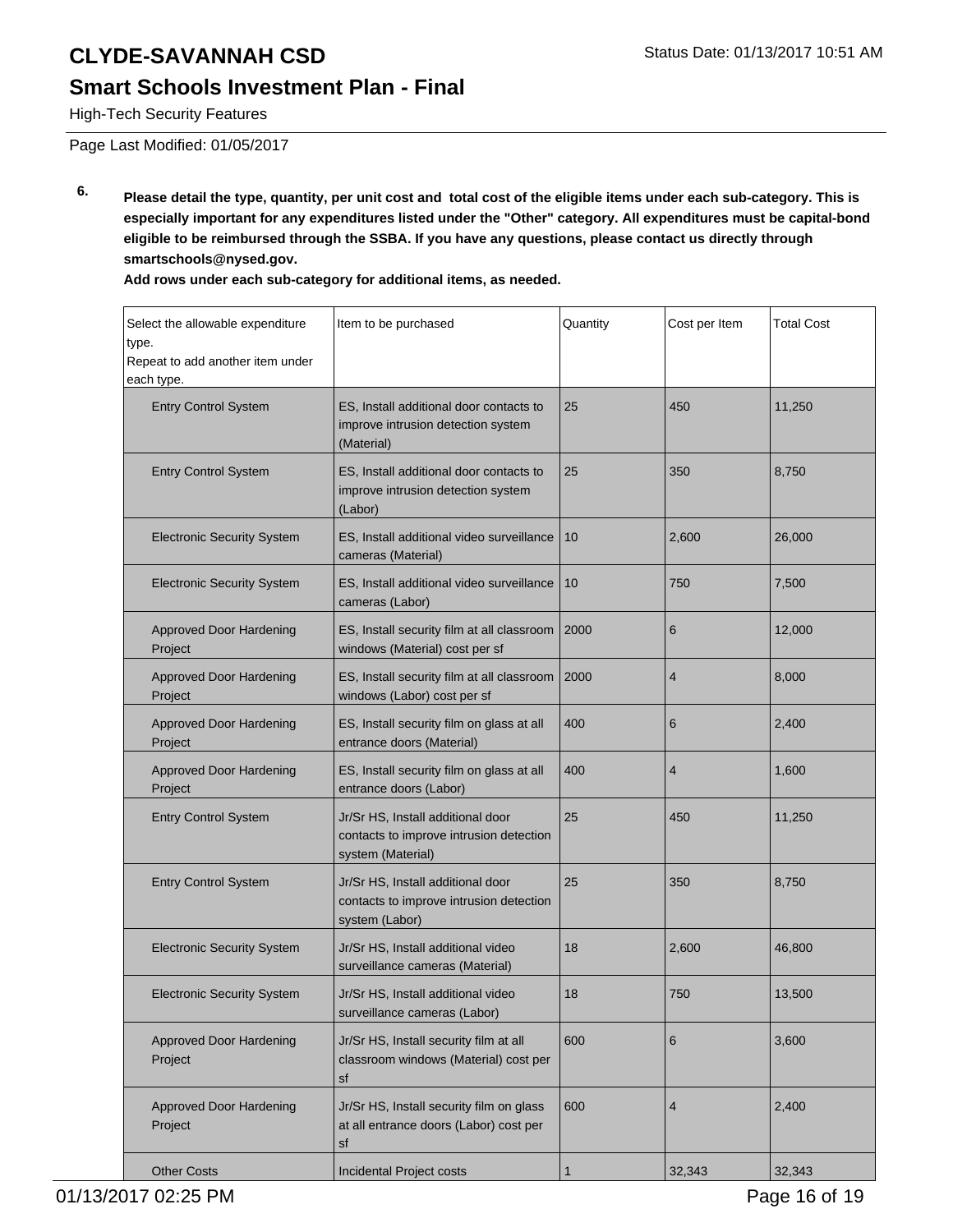## **Smart Schools Investment Plan - Final**

High-Tech Security Features

Page Last Modified: 01/05/2017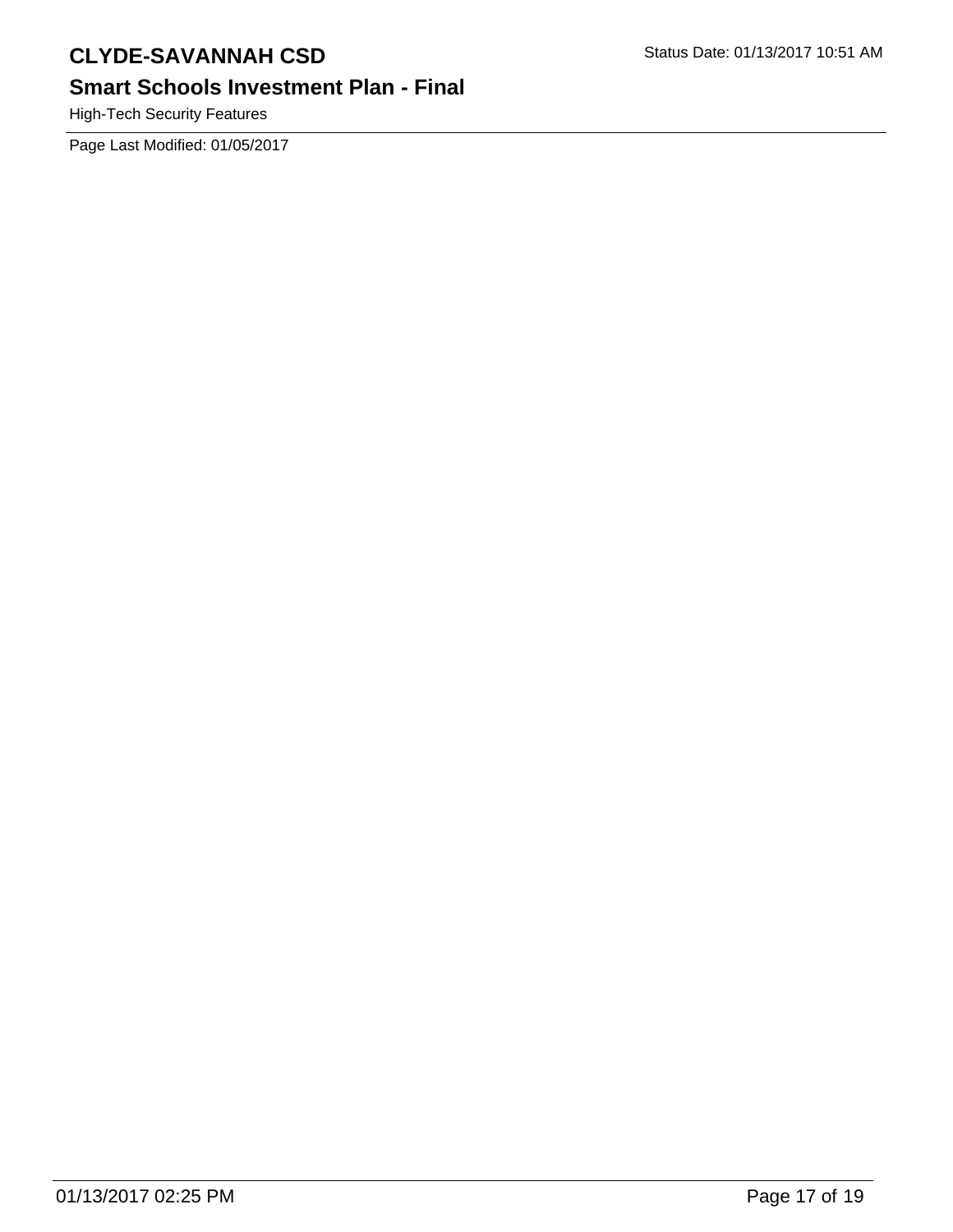# **Smart Schools Investment Plan - Final**

Report